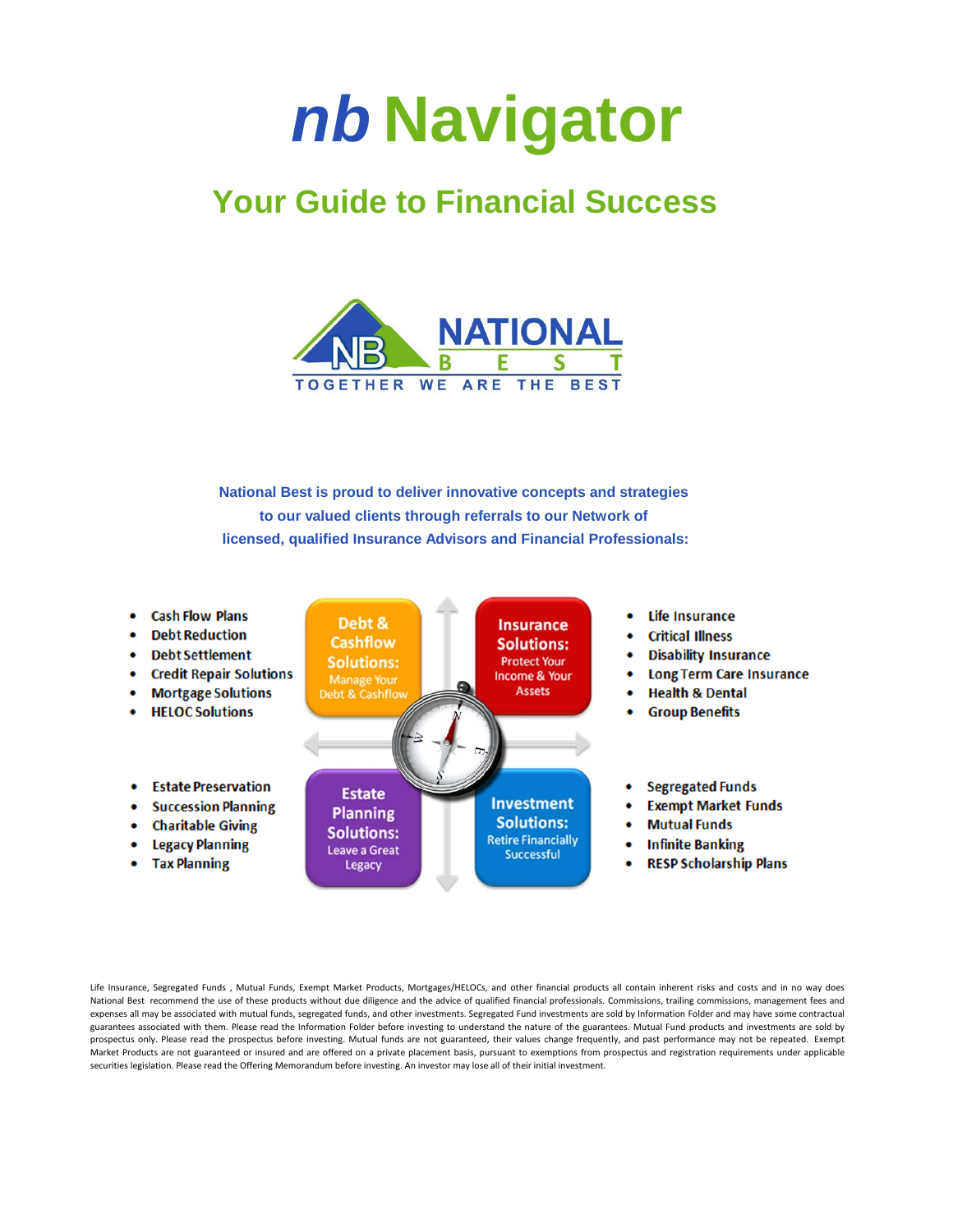|                                                     | WE ARE                                   |                                                                                                                                                                  | <b>Asset Worksheet</b><br><i>⊪</i> /Navigat⊙r |                                                       |                                                              |                                                                                             |                                                      |                                |                          |
|-----------------------------------------------------|------------------------------------------|------------------------------------------------------------------------------------------------------------------------------------------------------------------|-----------------------------------------------|-------------------------------------------------------|--------------------------------------------------------------|---------------------------------------------------------------------------------------------|------------------------------------------------------|--------------------------------|--------------------------|
| THER<br>THE<br><b>BES</b>                           |                                          |                                                                                                                                                                  | Client 1                                      |                                                       |                                                              |                                                                                             |                                                      | Client 2                       |                          |
| Name:<br>SIN:<br>Date of Birth:<br>(DD / MM / YYYY) |                                          |                                                                                                                                                                  |                                               |                                                       |                                                              | Name:                                                                                       |                                                      |                                |                          |
|                                                     |                                          |                                                                                                                                                                  |                                               |                                                       |                                                              | SIN:                                                                                        |                                                      |                                |                          |
|                                                     |                                          |                                                                                                                                                                  |                                               |                                                       |                                                              | Date of Birth:<br>(DD / MM / YYYY)                                                          |                                                      |                                |                          |
|                                                     |                                          | Occupation:                                                                                                                                                      |                                               |                                                       |                                                              | Occupation:                                                                                 |                                                      |                                |                          |
|                                                     |                                          | Annual Employment Income: \$                                                                                                                                     |                                               |                                                       |                                                              | <b>Employment Income:</b>                                                                   |                                                      | -\$                            |                          |
|                                                     |                                          | Annual Investment / Other Income: \$                                                                                                                             |                                               |                                                       | Other Income:                                                |                                                                                             |                                                      | -\$                            |                          |
|                                                     |                                          | <b>Address:</b>                                                                                                                                                  |                                               |                                                       |                                                              |                                                                                             |                                                      | (Postal Code)<br>(Province)    |                          |
|                                                     |                                          | <b>Home Phone:</b>                                                                                                                                               |                                               |                                                       | (City)<br><b>Preferred Contact:</b><br><b>Mobile Number:</b> |                                                                                             | $\Box$ Cell<br>$\Box$ Text $\Box$ Email<br>Home<br>H |                                |                          |
|                                                     |                                          | <b>Mobile Number:</b>                                                                                                                                            |                                               |                                                       |                                                              |                                                                                             |                                                      |                                |                          |
|                                                     |                                          | Email:                                                                                                                                                           |                                               |                                                       |                                                              | Email:                                                                                      |                                                      |                                |                          |
|                                                     |                                          |                                                                                                                                                                  |                                               |                                                       |                                                              |                                                                                             |                                                      |                                |                          |
|                                                     | <b>RRSP/RRIF</b>                         |                                                                                                                                                                  | \$<br>$\overline{\phantom{a}}$                |                                                       |                                                              | <b>RRSP/RRIF</b>                                                                            |                                                      | \$                             | $\blacksquare$           |
|                                                     | <b>Pension</b>                           |                                                                                                                                                                  | \$                                            |                                                       | $\overline{\phantom{a}}$                                     | <b>Pension</b>                                                                              |                                                      | \$<br>$\overline{\phantom{a}}$ |                          |
|                                                     | <b>Other</b>                             |                                                                                                                                                                  | \$                                            |                                                       | $\overline{\phantom{a}}$                                     | <b>Other</b>                                                                                |                                                      | \$<br>$\blacksquare$           |                          |
| Assets:                                             | <b>TFSA</b>                              |                                                                                                                                                                  | \$                                            |                                                       | $\overline{\phantom{a}}$                                     | <b>TFSA</b>                                                                                 |                                                      | \$                             | $\overline{\phantom{a}}$ |
|                                                     | <b>RESP</b>                              |                                                                                                                                                                  | \$<br>$\overline{\phantom{a}}$                |                                                       |                                                              | <b>Other</b>                                                                                |                                                      | \$<br>$\blacksquare$           |                          |
|                                                     | <b>Family Business</b>                   |                                                                                                                                                                  | \$                                            |                                                       | $\overline{\phantom{a}}$                                     | <b>Other</b>                                                                                |                                                      | \$<br>$\overline{\phantom{a}}$ |                          |
|                                                     |                                          |                                                                                                                                                                  |                                               |                                                       |                                                              |                                                                                             |                                                      |                                |                          |
|                                                     | <b>Non-Registered (Open) Investments</b> |                                                                                                                                                                  | \$                                            |                                                       |                                                              | <b>Non-Registered</b><br>(Open) Investments<br><b>Insurance Policy</b><br><b>Cash Value</b> |                                                      | \$<br>\$<br>ä,                 |                          |
|                                                     | <b>Insurance Policy Cash Value</b>       |                                                                                                                                                                  | \$                                            |                                                       |                                                              |                                                                                             |                                                      |                                |                          |
|                                                     | <b>House Market Value</b>                |                                                                                                                                                                  | \$                                            |                                                       |                                                              | <b>Rental Property</b>                                                                      |                                                      | \$<br>۰                        |                          |
|                                                     | <b>TOTAL</b>                             |                                                                                                                                                                  | $\boldsymbol{\mathsf{S}}$                     |                                                       |                                                              | <b>TOTAL</b>                                                                                |                                                      | \$                             |                          |
|                                                     | <b>Type</b>                              |                                                                                                                                                                  | \$                                            | <b>Balance</b><br>ä,                                  | Rate                                                         | Payment                                                                                     | Term                                                 | <b>Renewal Date</b>            | Amortization             |
|                                                     | Mortgage<br><b>Type</b>                  |                                                                                                                                                                  |                                               | <b>Balance</b>                                        | Rate                                                         | Payment                                                                                     | Term                                                 | Min Payment                    | <b>Client Name</b>       |
|                                                     | <b>HELOC</b>                             |                                                                                                                                                                  |                                               |                                                       |                                                              |                                                                                             |                                                      |                                |                          |
| Liabilities:                                        | Credit Card 1<br>Credit Card 2           |                                                                                                                                                                  | \$                                            | $\sim$                                                |                                                              |                                                                                             |                                                      |                                |                          |
|                                                     | Line of Credit 1                         |                                                                                                                                                                  | \$                                            | $\overline{\phantom{a}}$                              |                                                              |                                                                                             |                                                      |                                |                          |
|                                                     | Line of Credit 2<br>Car Loan/Lease       |                                                                                                                                                                  |                                               |                                                       |                                                              |                                                                                             |                                                      |                                |                          |
|                                                     | Student Loan                             |                                                                                                                                                                  |                                               |                                                       |                                                              |                                                                                             |                                                      |                                |                          |
|                                                     | Tax Deductible Debt                      |                                                                                                                                                                  |                                               |                                                       |                                                              |                                                                                             |                                                      |                                |                          |
|                                                     | <b>TOTAL</b>                             |                                                                                                                                                                  | \$                                            |                                                       |                                                              |                                                                                             |                                                      |                                |                          |
|                                                     |                                          |                                                                                                                                                                  |                                               |                                                       |                                                              |                                                                                             |                                                      |                                |                          |
|                                                     |                                          |                                                                                                                                                                  |                                               |                                                       | <b>Personal Networth = Assets - Liabilites:</b>              | $\sqrt{3}$                                                                                  |                                                      |                                |                          |
|                                                     |                                          | Insured                                                                                                                                                          | Company                                       | <b>Issue Date</b>                                     | (Death) Benefit                                              | <b>Type</b>                                                                                 | Premium                                              | Cash Value                     | <b>Beneficiaries</b>     |
|                                                     | Mortgage Insurance:                      |                                                                                                                                                                  |                                               |                                                       |                                                              |                                                                                             |                                                      |                                |                          |
|                                                     | Life Insurance<br>Life Insurance         |                                                                                                                                                                  |                                               |                                                       |                                                              |                                                                                             |                                                      |                                |                          |
|                                                     | <b>Critical Illness Insurance</b>        |                                                                                                                                                                  |                                               |                                                       |                                                              |                                                                                             |                                                      |                                |                          |
|                                                     | <b>Critical Illness Insurance</b>        |                                                                                                                                                                  |                                               |                                                       |                                                              |                                                                                             |                                                      |                                |                          |
| Insurance:                                          | <b>Disability Insurance</b>              |                                                                                                                                                                  |                                               |                                                       |                                                              |                                                                                             |                                                      |                                |                          |
|                                                     | <b>Disability Insurance</b>              |                                                                                                                                                                  |                                               |                                                       |                                                              |                                                                                             |                                                      |                                |                          |
|                                                     | Long Term Care Insurance                 |                                                                                                                                                                  |                                               |                                                       |                                                              |                                                                                             |                                                      |                                |                          |
|                                                     | Long Term Care Insurance                 |                                                                                                                                                                  |                                               |                                                       |                                                              |                                                                                             |                                                      |                                |                          |
|                                                     | Health & Dental Insurance                |                                                                                                                                                                  |                                               |                                                       |                                                              |                                                                                             |                                                      |                                |                          |
|                                                     | Other                                    |                                                                                                                                                                  |                                               |                                                       |                                                              |                                                                                             |                                                      |                                |                          |
|                                                     | Notes:                                   |                                                                                                                                                                  |                                               |                                                       |                                                              |                                                                                             |                                                      |                                |                          |
|                                                     |                                          |                                                                                                                                                                  |                                               |                                                       |                                                              |                                                                                             |                                                      |                                |                          |
|                                                     |                                          |                                                                                                                                                                  | Do you have an up-to-date Will? Yes □         | $No\square$                                           |                                                              |                                                                                             |                                                      |                                |                          |
|                                                     |                                          | Do you have Enduring Power of Attorney? Yes □                                                                                                                    |                                               | $No\square$                                           |                                                              |                                                                                             |                                                      |                                |                          |
|                                                     |                                          | Do you have a representation agreement? Yes D                                                                                                                    |                                               | $No\square$                                           |                                                              |                                                                                             |                                                      |                                |                          |
| Estate Planning:                                    |                                          | When was the last update to these documents? Yes $\square$<br>Do you have any surviving Parents? Yes D<br>Do you expect an inheritance in the future? Yes $\Box$ |                                               | No <sub>1</sub><br>No <sub>1</sub><br>No <sub>1</sub> |                                                              |                                                                                             |                                                      |                                |                          |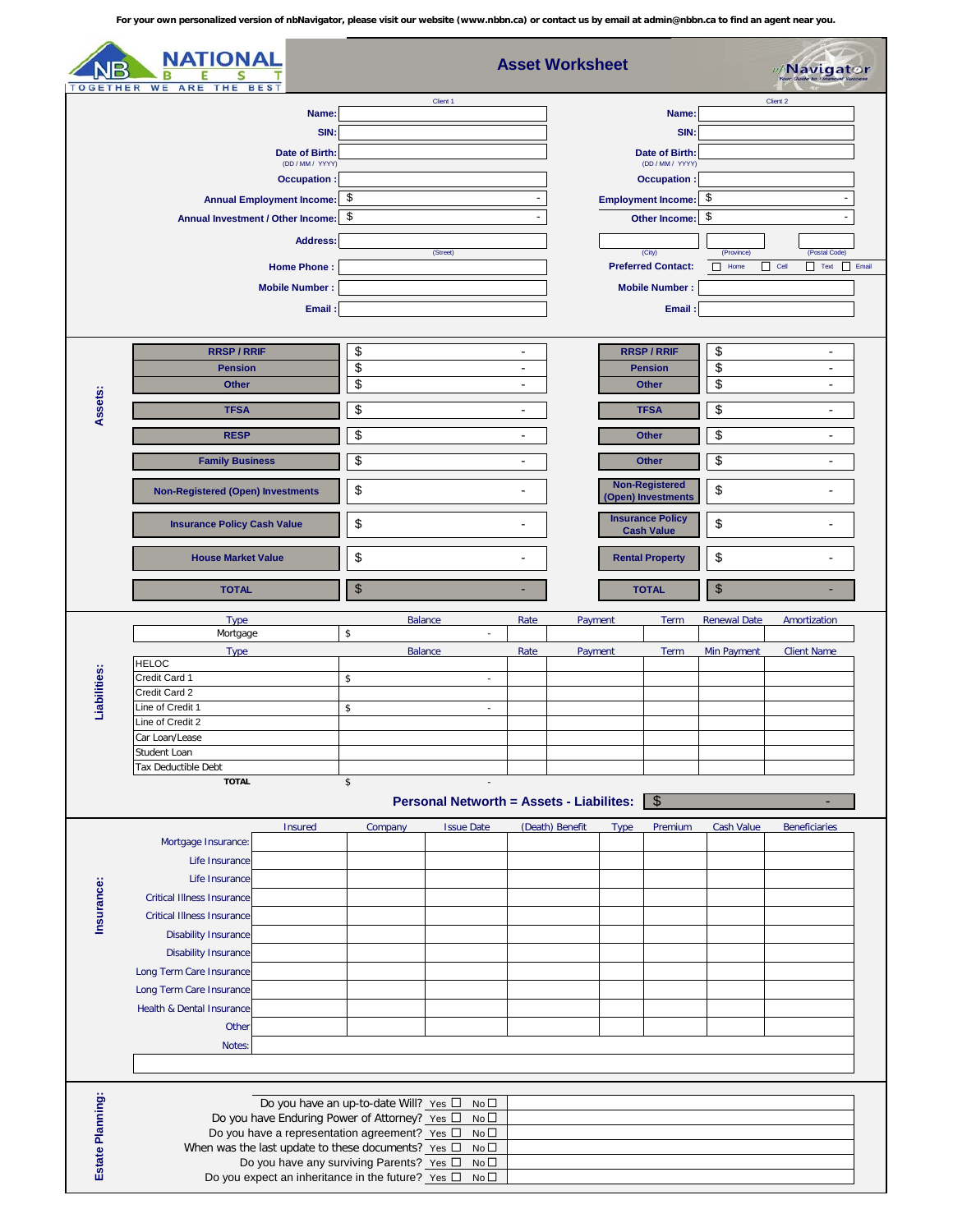| <b>WE</b><br>THER   | ARE         | <b>NATIONAL</b> | <b>Goals &amp; Dreams Worksheet</b>                                                                                                                                                                                                                                                                                                                                                                                                                                                                                                                                                                                                                                                  | ///Navigat    |
|---------------------|-------------|-----------------|--------------------------------------------------------------------------------------------------------------------------------------------------------------------------------------------------------------------------------------------------------------------------------------------------------------------------------------------------------------------------------------------------------------------------------------------------------------------------------------------------------------------------------------------------------------------------------------------------------------------------------------------------------------------------------------|---------------|
| Name:               |             |                 | Date:                                                                                                                                                                                                                                                                                                                                                                                                                                                                                                                                                                                                                                                                                |               |
|                     |             |                 | Please rank the following list in order of importance to you.                                                                                                                                                                                                                                                                                                                                                                                                                                                                                                                                                                                                                        |               |
| <b>Time Horizon</b> | <b>Rank</b> | Rank            | <b>Goals and Dreams</b>                                                                                                                                                                                                                                                                                                                                                                                                                                                                                                                                                                                                                                                              | <b>Amount</b> |
|                     | Client 1    | Client 2        | Save for a Major Purchase (House, car, boat, vacation, etc)<br>Manage Cashflow More Efficently (Create Savings)<br>Become Debt-Free<br>Become Able to Live Within My Means<br>Save for University Education for Family Members (eg. Children)<br>Protect Your Income and Your Assets<br>Ensure your family is taken care of in the case of death/disability<br>Help support aging parents or dependent family members<br>Make My Money work for me and support my lifestyle<br>Be Able to Live Your Dreams in the Present<br>Be able to spend more time with family<br>Achieve Maximum Tax Efficiency Both Today & Tomorrow<br>Retire Financially Successful<br>Leave a Great Legacy |               |
|                     |             |                 | Help to Keep Your Business Running Smoothly<br>Pursue a dream and start a new business venture<br>Other                                                                                                                                                                                                                                                                                                                                                                                                                                                                                                                                                                              |               |

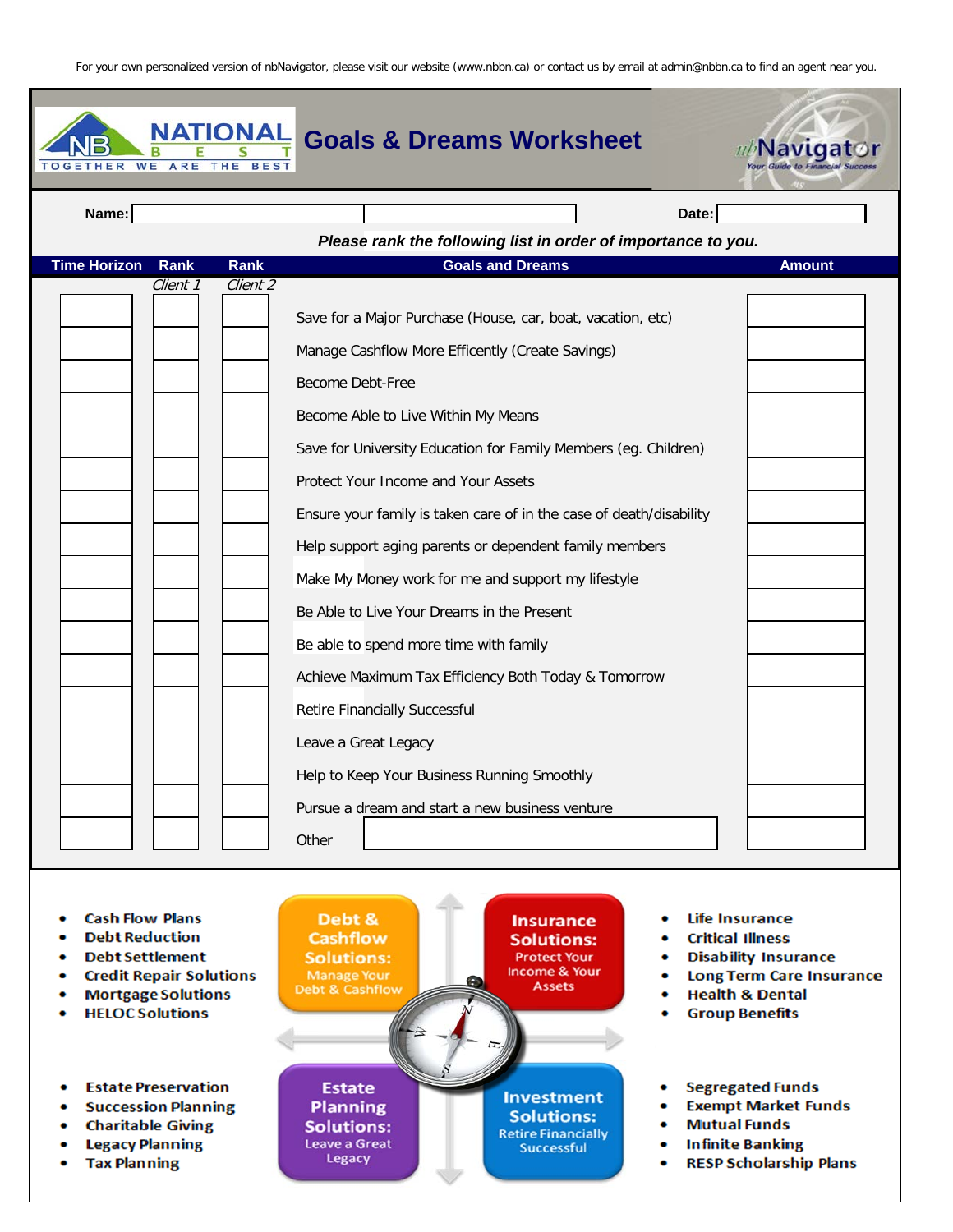| NATIONAL<br>в<br><b>TOGETHER</b><br><b>WE</b><br>ARE<br><b>BEST</b><br>THE                                                                                                                                                                                                                 | <b>Household Cash Flow Analysis</b>                                                                                                                                                                                                                                                                                                 |                                                                                                                                                                                                                                                                                  | <b>⊮Navigat⊙r</b>                                                                                                                                                                                               |
|--------------------------------------------------------------------------------------------------------------------------------------------------------------------------------------------------------------------------------------------------------------------------------------------|-------------------------------------------------------------------------------------------------------------------------------------------------------------------------------------------------------------------------------------------------------------------------------------------------------------------------------------|----------------------------------------------------------------------------------------------------------------------------------------------------------------------------------------------------------------------------------------------------------------------------------|-----------------------------------------------------------------------------------------------------------------------------------------------------------------------------------------------------------------|
| <b>NAME:</b>                                                                                                                                                                                                                                                                               |                                                                                                                                                                                                                                                                                                                                     | DATE:                                                                                                                                                                                                                                                                            |                                                                                                                                                                                                                 |
| <b>Income Sources</b><br>Employment Income - Spouse 1<br>Employment Income - Spouse 2<br>Investment Income<br>Rental Income<br>Other Income<br><b>Total GROSS Income:</b>                                                                                                                  | <b>Month</b><br>\$<br>$\sqrt{5}$                                                                                                                                                                                                                                                                                                    | Year<br>\$<br>\$<br>\$<br>$\frac{1}{2}$<br>$\blacksquare$<br>\$<br>$\blacksquare$<br>\$<br>$\blacksquare$                                                                                                                                                                        |                                                                                                                                                                                                                 |
| <b>Taxes &amp; Deductions</b>                                                                                                                                                                                                                                                              |                                                                                                                                                                                                                                                                                                                                     |                                                                                                                                                                                                                                                                                  |                                                                                                                                                                                                                 |
| Income Taxes Payable<br><b>Payroll Deductions</b><br><b>MSP Premiums</b><br><b>Investment Expenses</b><br>Rental Income Expenses<br>Other Income Expenses<br><b>Total NET Income:</b>                                                                                                      | \$                                                                                                                                                                                                                                                                                                                                  | \$<br>\$<br>$\sim$<br>$\boldsymbol{\mathsf{s}}$<br>\$                                                                                                                                                                                                                            |                                                                                                                                                                                                                 |
| <b>Debt Service and Financial Fees &amp; Expenses</b>                                                                                                                                                                                                                                      |                                                                                                                                                                                                                                                                                                                                     |                                                                                                                                                                                                                                                                                  |                                                                                                                                                                                                                 |
| Mortgage Payment<br><b>HELOC Payment</b><br>Credit Card 1<br>Credit Card 2<br>Line of Credit<br>Car Loan<br><b>Student Loans</b><br><b>Investment Loans</b><br>Bank and Credit Card Charges & Fees<br><b>Professional Fees</b><br>Other                                                    |                                                                                                                                                                                                                                                                                                                                     | \$<br>$\frac{1}{2}$<br>$\sim$<br>\$<br>$\sim$<br>\$<br>\$<br>\$<br>$\sim$<br>\$<br>$\sim$                                                                                                                                                                                        |                                                                                                                                                                                                                 |
| TOTAL NET INCOME AFTER TAXES & DEBT:                                                                                                                                                                                                                                                       | $\sqrt[6]{3}$<br>٠                                                                                                                                                                                                                                                                                                                  | \$                                                                                                                                                                                                                                                                               | $\%$<br>% OF GROSS INCOME                                                                                                                                                                                       |
| Living Expenses: Health, Dental, & Wellness                                                                                                                                                                                                                                                | Month<br>Year                                                                                                                                                                                                                                                                                                                       | <b>Living Expenses: Homeowner's Costs</b>                                                                                                                                                                                                                                        | Month<br>Year                                                                                                                                                                                                   |
| Medical Expenses (Vision Care)<br>Dental Expenses:<br>Vitamins & Supplements & Prescriptions<br>Medical Specialist (Physio, Accupuncture)<br>Chiropractor<br>Naturopath<br>Massage Therapist<br>Other<br>Total Health, Dental, & Wellness:<br><b>Living Expenses: Transportation Costs</b> | $\frac{1}{2}$<br>$\blacksquare$<br>$\sqrt{2}$<br>$\overline{\phantom{a}}$<br>$\sqrt{2}$<br>$\sim$<br>$\frac{1}{2}$<br>$\overline{\phantom{a}}$<br>$\sqrt{2}$<br>$\blacksquare$<br>$\sqrt{2}$<br>$\blacksquare$<br>$\sqrt{2}$<br>$\overline{\phantom{a}}$<br>\$<br>$\frac{1}{2}$<br>$\sqrt{s}$<br>$\sim$<br>$\overline{\phantom{a}}$ | Property Tax:<br>Homeowner's Property Insurance<br>Utilities (Gas / Electricity / Water):<br>Renovations:<br>Condo or Community Fees:<br>Major Repairs & Maintenance<br>Other:<br><b>Total Homeowner's Costs:</b><br>Rent:<br><b>Living Expenses: Food &amp; Household Costs</b> | \$<br>\$<br>$\sqrt{2}$<br>$\overline{\phantom{a}}$<br>$\sqrt{2}$<br>$\sim$<br>$\sqrt{s}$<br>$\overline{\phantom{a}}$<br>\$<br>$\blacksquare$<br>\$<br>\$<br>\$                                                  |
| Car Insurance (Licencing & Registration)                                                                                                                                                                                                                                                   | $\sqrt{2}$<br>$\overline{\phantom{a}}$                                                                                                                                                                                                                                                                                              | Groceries & Basic Food                                                                                                                                                                                                                                                           | $\mathsf{s}$                                                                                                                                                                                                    |
| Gas<br>Car Maintenance (Oil, Scheduled Service, etc.)<br><b>Car Repairs</b><br>Parking:<br>Car Services (CAA, Onstar, Sirius, etc.)<br>Other:<br>Public Transportation:                                                                                                                    | $\sqrt{s}$<br>$\sim$<br>$\sqrt{s}$<br>$\overline{\phantom{a}}$<br>$\sqrt{2}$<br>$\blacksquare$<br>$\pmb{\mathsf{s}}$<br>$\overline{\phantom{a}}$<br>$\sqrt{s}$<br>$\overline{\phantom{a}}$<br>$\blacksquare$                                                                                                                        | Garden Upkeep:<br>Home Phone, Internet and Cable<br>House Alarm or Security:<br>Cell Phone Plan<br>Personal Care: Haircuts/Dry Cleaning<br><b>Basic Clothing</b><br>Pet Care Costs<br><b>Childcare Expense</b><br>Miscellaneous (Electronics, etc)                               | $\sim$<br>$\sim$<br>$\sim$<br>$\sim$<br>$\sim$<br>$\frac{1}{2}$<br>$\sqrt{2}$<br>$\sim$<br>$\sim$<br>$\overline{\phantom{a}}$<br>\$<br>$\overline{\phantom{a}}$<br>$\sim$<br>$\sim$<br>$\overline{\phantom{a}}$ |
| <b>Bicycle Maintenance</b>                                                                                                                                                                                                                                                                 | $\frac{1}{2}$<br>\$<br>$\sim$                                                                                                                                                                                                                                                                                                       | Maintenance & Repair:                                                                                                                                                                                                                                                            | \$<br>\$<br>$\sim$                                                                                                                                                                                              |
|                                                                                                                                                                                                                                                                                            |                                                                                                                                                                                                                                                                                                                                     | Other:                                                                                                                                                                                                                                                                           | $\sqrt{s}$<br>$\sim$                                                                                                                                                                                            |
| <b>Total Transportation:</b>                                                                                                                                                                                                                                                               | $\sqrt{2}$<br>$\sim$ $\sim$                                                                                                                                                                                                                                                                                                         | <b>Total Food &amp; Household:</b>                                                                                                                                                                                                                                               | $\sim$<br>\$                                                                                                                                                                                                    |
| <b>Fun: Discretionary Costs</b>                                                                                                                                                                                                                                                            |                                                                                                                                                                                                                                                                                                                                     | <b>Charity &amp; Donations</b>                                                                                                                                                                                                                                                   |                                                                                                                                                                                                                 |
| Entertainment (Movies, Lotto, Subscriptions)<br>Eating Out (Restaurants, Coffee, Alcohol)<br>Hobbies:<br>Shopping<br>Gifts:                                                                                                                                                                | <u>_\$</u><br>$\overline{\phantom{a}}$<br>$\sqrt{2}$<br>$\blacksquare$<br>$\sqrt{s}$<br>$\overline{\phantom{a}}$<br>$\sqrt{2}$<br>$\overline{\phantom{a}}$                                                                                                                                                                          | <b>Ongoing Charitable Donation</b><br>Help Out Aging/Sick Family<br><b>Other Charitable Donations</b><br><b>Total Charity &amp; Donations:</b>                                                                                                                                   | $\sqrt{s}$<br>$\sim$<br>$\frac{\sqrt{2}}{2}$<br>$\sim$ $-$<br>$\sqrt{s}$<br>$\sim$<br>$\sim$<br>$\sim$                                                                                                          |
| Memberships:                                                                                                                                                                                                                                                                               | $\sqrt{s}$<br>$\overline{\phantom{a}}$                                                                                                                                                                                                                                                                                              | <b>Education</b>                                                                                                                                                                                                                                                                 |                                                                                                                                                                                                                 |
| Holidays:<br><b>Pursue Lifelong Dreams</b><br><b>Children Recreation Programs</b><br>Other (Smoking)<br>Other:<br><b>Total Fun:</b>                                                                                                                                                        | $\sqrt{2}$<br>$\sqrt{s}$<br>$\mathbb{Z}^{\mathbb{Z}}$<br>$\sqrt{s}$<br>$\blacksquare$<br>$\sqrt{2}$<br>$\blacksquare$<br>\$<br>$\sim$<br>$\sqrt{s}$<br>$\overline{\phantom{a}}$                                                                                                                                                     | Tutoring<br>Tuition:<br><b>Personal Growth</b><br>Other Education:<br><b>Total Education:</b>                                                                                                                                                                                    | <u>_\$</u><br>$\sqrt{s}$<br>$\sim$<br>$\sim$<br>$\sim$<br>$S = 1$<br>$\sim$<br>$\frac{1}{\sqrt{2}}$<br>$\sim$<br><u>_\$</u>                                                                                     |
|                                                                                                                                                                                                                                                                                            |                                                                                                                                                                                                                                                                                                                                     |                                                                                                                                                                                                                                                                                  |                                                                                                                                                                                                                 |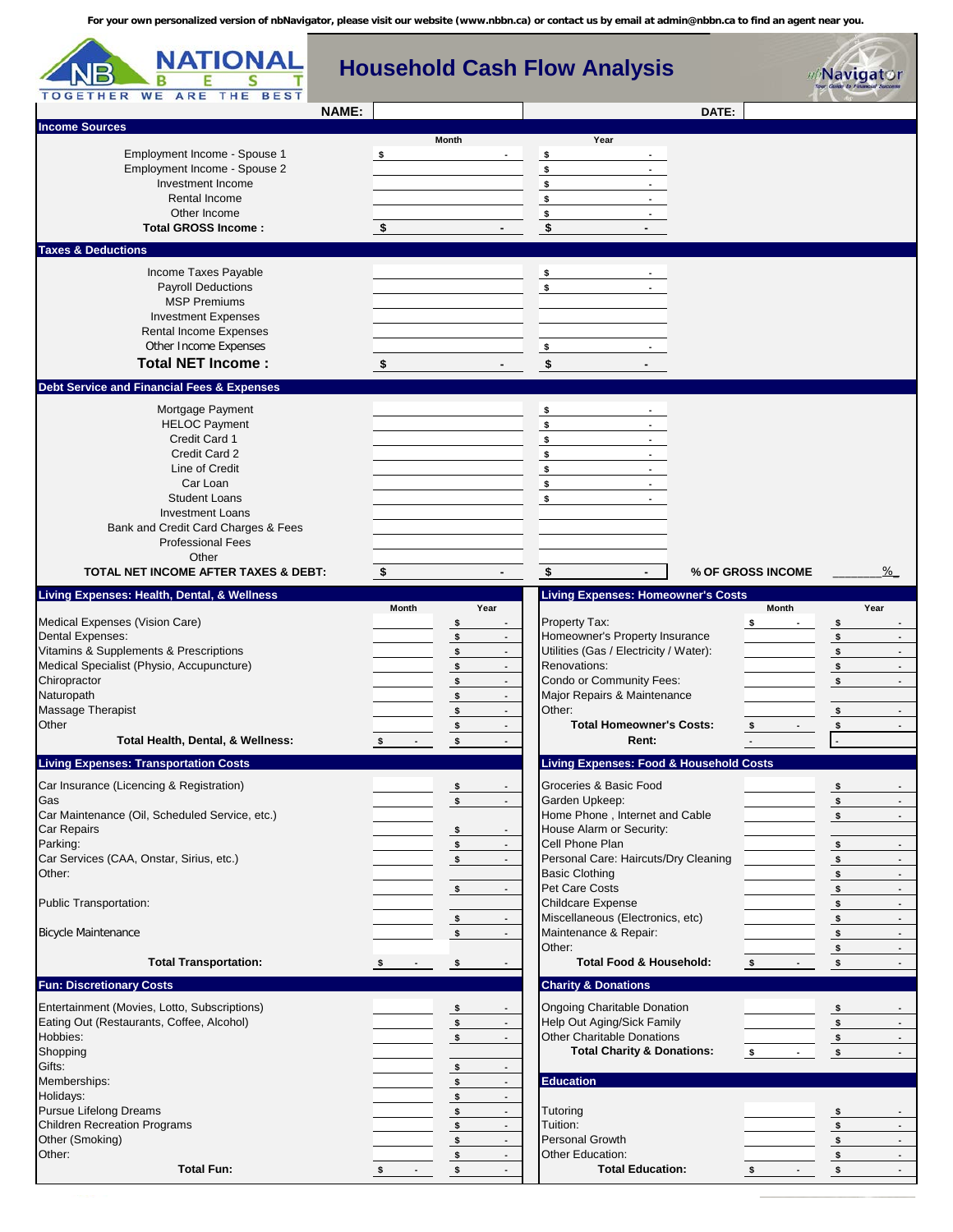| <b>NATIONAL</b><br><b>TOGETHER WE ARE THE BEST</b>                                                                                                                                                                                        |                                                                                                                                                                                                                                          | <b>Household Cash Flow Analysis (Page 2)</b>                                                                                                                                                                                                                                                            | <b><i>ub</i>Navigator</b>                                                                                                                                                                                                                                                               |
|-------------------------------------------------------------------------------------------------------------------------------------------------------------------------------------------------------------------------------------------|------------------------------------------------------------------------------------------------------------------------------------------------------------------------------------------------------------------------------------------|---------------------------------------------------------------------------------------------------------------------------------------------------------------------------------------------------------------------------------------------------------------------------------------------------------|-----------------------------------------------------------------------------------------------------------------------------------------------------------------------------------------------------------------------------------------------------------------------------------------|
| <b>CONTRIBUTIONS to Investments &amp; Household Savings</b>                                                                                                                                                                               |                                                                                                                                                                                                                                          | <b>PREMIUMS Required for Insurance</b>                                                                                                                                                                                                                                                                  |                                                                                                                                                                                                                                                                                         |
| <b>RESP</b><br>RRSP:<br>TFSA:<br>Non-Registered:<br>Rental Property (Fees, Maintenance, Management)<br>Other:<br>"Rainy Day" (Emergency) Fund:<br><b>General Everyday Savings:</b><br>Short-Term Savings Goal:<br>Long-Term Savings Goal: | \$<br>$\sqrt{s}$<br>$\sim$<br>$\sim 100$<br>$\blacksquare$<br>$\sim 100$<br>$\sqrt{s}$<br>\$<br>$\blacksquare$<br>$\sqrt{s}$<br>\$<br>$\blacksquare$<br>$\sim 100$<br>$\sqrt{5}$<br>$\sim$<br>\$<br>$\sqrt{s}$<br>\$<br>$\sim$<br>$\sim$ | Life Insurance - Spouse 1<br>Life Insurance - Spouse 2<br>Critical Illness - Spouse 1<br>Critical Illness - Spouse 2<br>Disability Insurance - Spouse 1<br>Disability Insurance - Spouse 2<br>Long-term Care:<br>Health and Dental Insurance:<br>Mortgage Insurance:<br><b>Travel Medical Insurance</b> | \$<br>$\blacksquare$<br>$\sqrt{2}$<br>$\overline{\phantom{a}}$<br>\$<br>$\overline{\phantom{a}}$<br>$\mathbb{L}^2$<br>$\sqrt{2}$<br>$\frac{1}{2}$<br>$\overline{\phantom{a}}$<br>\$<br>$\sim$<br>\$<br>$\blacksquare$<br>$\sqrt{2}$<br>$\overline{\phantom{a}}$<br>\$<br>$\blacksquare$ |
| Other:                                                                                                                                                                                                                                    | $\sqrt{2}$<br>$\blacksquare$<br>s.<br>$\sim 100$<br>\$<br>$\blacksquare$                                                                                                                                                                 | Other:<br>Other:                                                                                                                                                                                                                                                                                        |                                                                                                                                                                                                                                                                                         |
| <b>Total Investment &amp; Savings Expense</b>                                                                                                                                                                                             |                                                                                                                                                                                                                                          | <b>Total Insurance Expense:</b>                                                                                                                                                                                                                                                                         | \$<br>\$                                                                                                                                                                                                                                                                                |
| <b>SUMMARY</b>                                                                                                                                                                                                                            |                                                                                                                                                                                                                                          |                                                                                                                                                                                                                                                                                                         |                                                                                                                                                                                                                                                                                         |
| Gross Income (All Sources)<br>Net Income (After Taxes & Deductions)<br>Total NET Income After Taxes & Debt Service<br><b>Total GROSS Income:</b>                                                                                          | Month<br>\$<br>\$<br>\$<br>\$                                                                                                                                                                                                            | Year<br>\$<br>\$<br>\$<br>\$                                                                                                                                                                                                                                                                            |                                                                                                                                                                                                                                                                                         |
| % of Gross Income <b>Available</b> for Lifestyle & Living Expenses                                                                                                                                                                        | %                                                                                                                                                                                                                                        | %                                                                                                                                                                                                                                                                                                       |                                                                                                                                                                                                                                                                                         |
| <b>LIFESTYLE AND LIVING EXPENSES</b>                                                                                                                                                                                                      |                                                                                                                                                                                                                                          |                                                                                                                                                                                                                                                                                                         |                                                                                                                                                                                                                                                                                         |
| Living Expenses: Food & Household Costs<br>Living Expenses: Homeowner's Costs<br>Living Expenses: Health, Dental, & Wellness<br>Living Expenses: Transportation Costs<br><b>TOTAL LIVING EXPENSES</b>                                     |                                                                                                                                                                                                                                          | \$<br>\$                                                                                                                                                                                                                                                                                                |                                                                                                                                                                                                                                                                                         |
| <b>Education Expenses</b><br>Fun (Discretionary) Expenses<br><b>Charity and Donation Expenses</b><br>Contributions to Investments & Savings<br>Premiums Payable for Insurance<br><b>TOTAL LIFESTYLE &amp; LIVING EXPENSES</b>             | \$                                                                                                                                                                                                                                       | \$<br>\$                                                                                                                                                                                                                                                                                                |                                                                                                                                                                                                                                                                                         |
| TOTAL REMAINING INCOME AFTER TAXES, DEBT, LIFESTYLE & LIVING EXPENSES:                                                                                                                                                                    |                                                                                                                                                                                                                                          |                                                                                                                                                                                                                                                                                                         |                                                                                                                                                                                                                                                                                         |
|                                                                                                                                                                                                                                           | <b>Target Cash Flow Allocation</b><br><b>Living Expenses</b><br><b>Unsecured Debt</b><br><b>Taxes</b><br>Investments & Savings<br>Insurance<br>Charity & Donations<br>Education<br>Fun<br>Total                                          | 30%<br>0%<br>20%<br>10%<br>10%<br>10%<br>10%<br>10%<br>100%                                                                                                                                                                                                                                             |                                                                                                                                                                                                                                                                                         |
|                                                                                                                                                                                                                                           | <b>Target Cash Flow Allocation</b>                                                                                                                                                                                                       |                                                                                                                                                                                                                                                                                                         |                                                                                                                                                                                                                                                                                         |
| 10%<br>10%<br>10%                                                                                                                                                                                                                         | 10%<br>[PERCENTAGE]<br>0%<br>20%<br>10%                                                                                                                                                                                                  | <b>Living Expenses</b><br><b>Unsecured Debt</b><br><b>Taxes</b><br>Investments & Savings<br><b>M</b> Insurance<br>Charity & Donations<br><b>Education</b><br><b>M</b> Fun                                                                                                                               |                                                                                                                                                                                                                                                                                         |